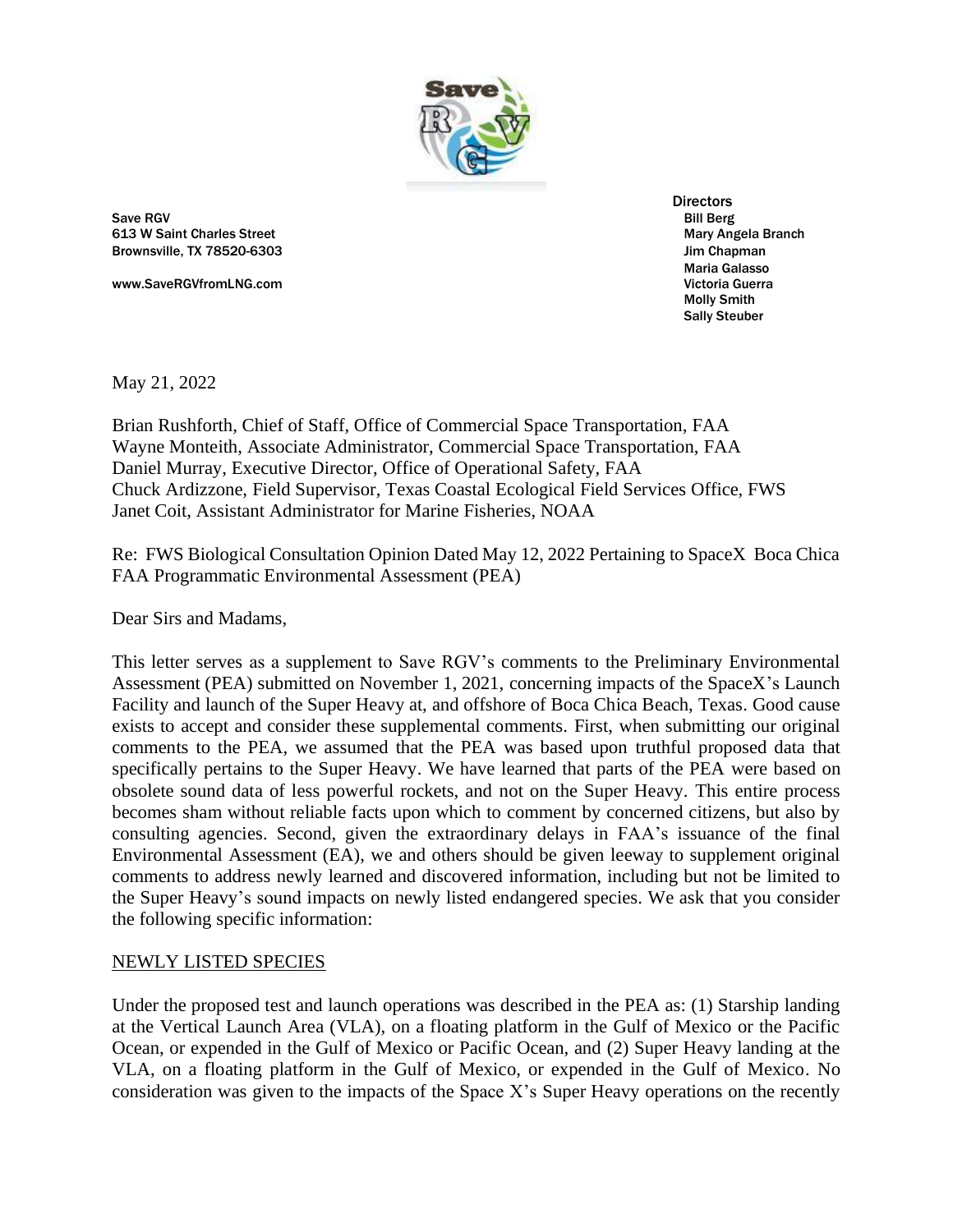## **Save RGV's Supplemental Comments Pg. 2**

listed endangered species under the Endangered Species Act (ESA). Specifically, the Rice's whale, (formerly designated as the Gulf of Mexico population of the Bryde's whale), and the threatened oceanic Whitetip shark were recently listed as endangered under the ESA. Newly classified endangered species constitutes changed circumstances that would warrant new evaluation of Space X's Super Heavy operations and their impact upon these newly listed species. Focus should be on the construction of offshore platforms for launches, landings, and possible anomalies over the Gulf of Mexico. Rice's whale has been recognized as a distinct species with only an estimated 51 living individuals, making it one of the most endangered whales on earth. The species cannot afford to lose one whale approximately every 15 years because of human activity. Because of the "precarious status" [of the species], NMFS has stated, "[a]ny effects that are expected to reduce the fitness of individuals or result in mortality are of great concern."

The oceanic Whitetip Shark is in the family Carcharhinus Longimanus and is a large pelagic requiem shark inhabiting tropical and warm temperate waters. On January 30, 2018, NOAA Fisheries published a final rule to list this species as threatened under the ESA. It is critically endangered and red listed worldwide. According to a January 2021 study in *NATURE*, which studied 31 species of sharks and rays, the number of these species found in open oceans had dropped by 71% in the last 50 years. The oceanic Whitetip Shark was included in this study.

NMFS has previously stated that noise can harm whales by "hindering their ability to use sound, causing a disruption of their ability to communicate, choose mates, find food, avoid predators, and navigate." The effects of sonic booms from offshore landings and any other noise effects in the Gulf of Mexico upon these newly listed endangered species, has not yet addressed as per the PEA, what effects sonic booms from Super Heavy landings can have on these newly listed endangered species, and must now be evaluated.

Likewise, FAA must also consider the noise and sonic boom impacts from Space X's Super Heavy activities upon the Whitetip shark, which has never been analyzed by FAA and NMFS. Further, page 16 of FWS' biological and conference opinion (BCO) states:

A Starship/Super Heavy test operation or launch could fail (referred to as an anomaly). If an anomaly occurs on the launch pad, the result could be fire or the spread of debris. SpaceX expects the debris would be contained within a 700-acre area developed to assess potential effects of debris and debris retrieval within the FAA-approved hazard area, which would be contained within the "all hard checkpoint" area shown in Figure 5 (black dashed area represented as "no personnel"). SpaceX's SN11 anomaly created the largest debris filed [sic] of all launch anomalies to-date and although debris spread outside the launch pad, it was contained to the 700-acre area. Reports of debris further from the VLA are unconfirmed as pieces of SpaceX launch vehicles from SN11. If the debris is from a SpaceX launch vehicle, it is also possible that the debris was carried away in the water and ended up at a further location from the 700-acre debris study area.

We contend that the increased size, thrust, and trajectory of the Starship/Super Heavy, as opposed to the PEA's modeled less powerful rocket, may have even greater significant impact on the Gulf of Mexico marine life not previously addressed.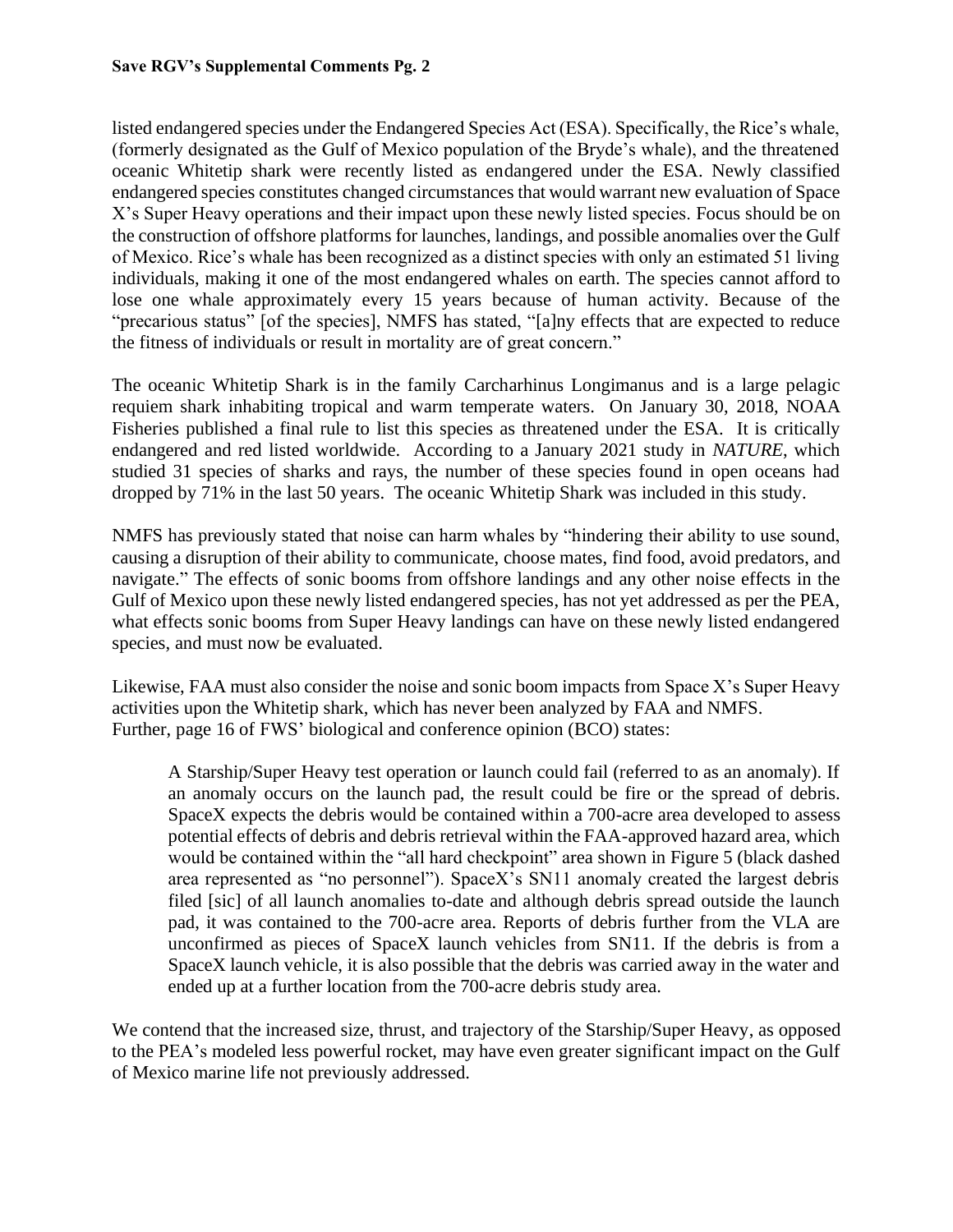Also, page 25 of the BCO states:

For a Super Heavy booster landing in the Gulf of Mexico, predicted overpressure levels range from 0.2 psf to approximately 12 psf. The modeled sonic boom footprint for this scenario is entirely over water. People, located offshore within about 20 miles of the Gulf of Mexico landing site, such as oil rig workers, may hear the sonic boom.

People working in the vicinity of the floating platform during a landing can be notified to expect a sonic boom during a landing of the Super Heavy, which would mitigate their surprise. We posit, however, that marine life cannot be "notified" to "expect" the sonic boom. The BCO and PEA are devoid of addressing the noise impact of sonic booms during the Super Heavy space activities. As such, a full EIS is necessary to analyze these impacts.

## SOUND MODELING DATA

The Noise Assessment in Appendix B of the Draft PEA states: "The Super Heavy Booster would use thirty seven (37) Raptor engines that each provide sea-level thrust of about 375 Klbf" which is 187 tons of thrust." However, on October 24, 2021, Musk tweeted that Raptor 2.0 was being developed and would be approximately 245 tons of thrust which is 20% larger than the Super Heavy described in the Draft PEA noise assessment. This tweet was a direct contradiction of what was told to the FAA in the Draft PEA and constitutes approximately 50% or greater increase to sound impacts to the surrounding habitats. A closer look reveals that the sound model for orbital launches was completed in September of 2019. In December 2021, McGregor, TX residents, miles away from the SpaceX facility, where the Raptor 2.0 was being tested, complained of increasingly louder noise that rattled their whole house, accompanied by cracks in swimming pools and windows.

Additionally, the Plume Exhaust Model in Appendix E of the PEA, which was completed in June of 2019, does not state the total thrust but does give the specific impulse of the 31 Raptor Engines. It also provides a detail about mass flow rate which can be solved for thrust and energy = 57 Mega-Newtons. SpaceX updated their website for Starship in late September 2019, which appeared to formalized plans to increase Super Heavy thrust, this time to72 Mega-newtons. This change in thrust is not reflected in the 2019 models, which were used by FWS to determine ecological effects on endangered species. The deficient 2019 models were also used throughout the PEA to describe empirical impacts. These 2019 models are deficient and do not analyze They appear to be deficient the current thrust representations by Musk. New, updated models must be resubmitted and reevaluated.

Save RGV submits that lift off and re-entry thrust of the Starship/Super Heavy at Boca Chica might have a sound attenuation or sound curve of 6 miles on land and 4 miles over water. What are the impacts on the South Bay Coastal Preserve which is only 1.2 KM from the launch pad? This is a most fragile eco-system, essential fish habitat, and marine mammal nursery. Has the Texas General Land Office been consulted in this regard? If so, what models were given to it? Updated, new models, or the outdated 2019 models?

## **CONCLUSION**